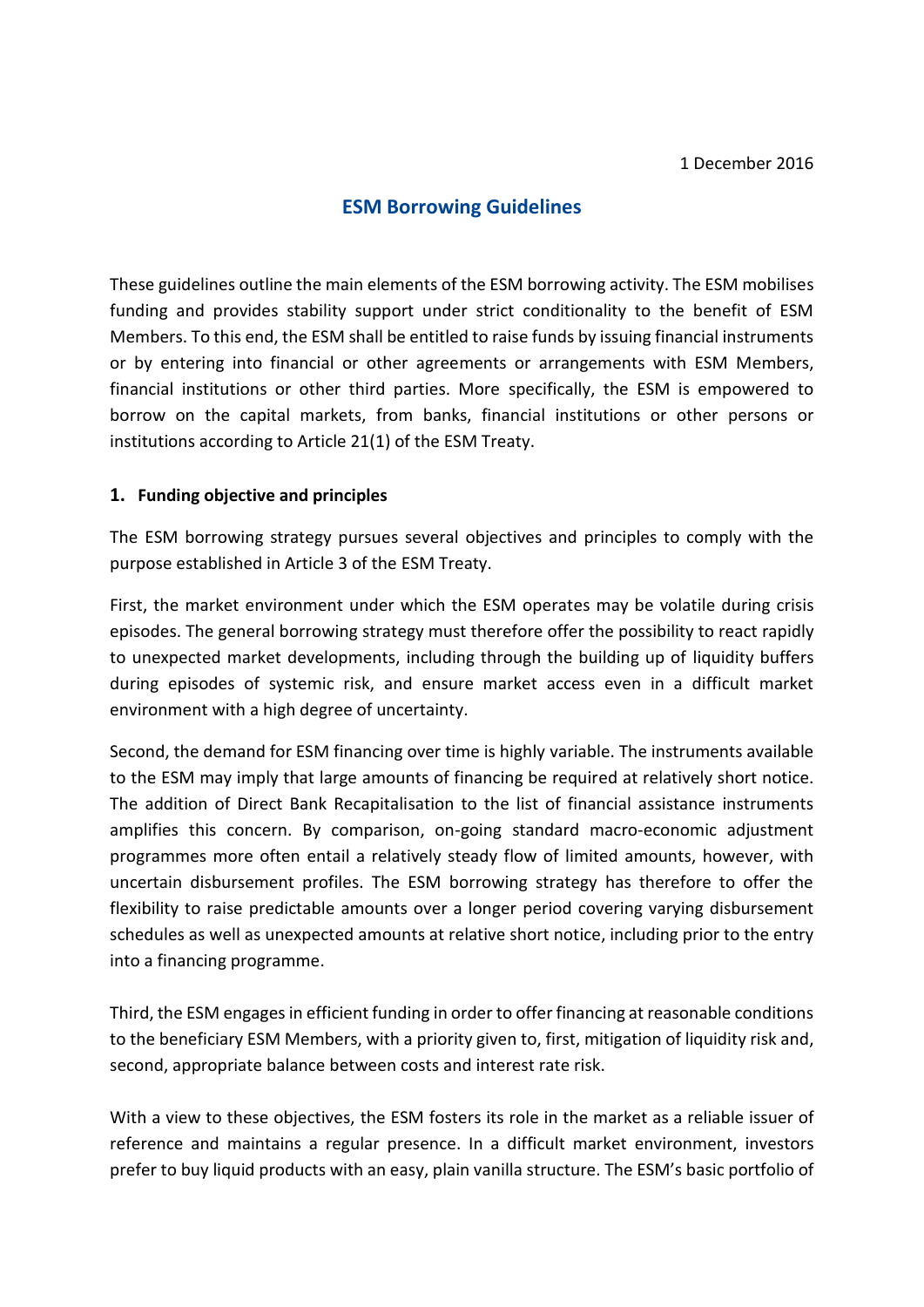funding instruments fulfils these criteria. The basic portfolio may be broadened to tap other segments of the capital market when required due to specific financing needs and schedules.

Moreover, the ESM aims to access different parts of the money market to manage liquidity risk.

Finally, the ESM can use derivative instruments, whenever appropriate, to manage risks arising from its borrowing activities, and post its assets as collateral in the relevant derivatives transactions. Except where permitted under the ESM Treaty (namely, to avoid a capital call under Article 9(3) of the ESM Treaty), the investments of ESM capital (including cash) cannot be used as collateral in derivatives related to ESM borrowing activities.

Borrowing activities will be managed within an appropriate risk management framework, as specified in the High Level Principles for Risk Management and in the risk policies.

## **2. Funding tools**

A broad portfolio of funding instruments is needed to ensure the necessary flexibility to issue large amounts at short notice. This portfolio of funding and pre-funding instruments should include capital market and money market instruments to deliver the required flexibility.

### **2.1 Capital market instruments**

The ESM issues regularly in the capital markets. The maturities of the borrowing transactions shall not exceed the maximum maturity approved by a decision of the Board of Directors in view of the financial assistance commitments and revisited from time to time.

### Debt Issuance Programme:

The main framework to issue medium and long-term bonds is the ESM debt issuance programme (DIP), under which the ESM carries out euro-denominated issues of notes.

The strategy of building a curve with the regular issuance of different benchmark lines offers access to different types of investors and allows raising large amounts of funding. Increasing the size of some outstanding lines in order to provide more liquidity to investors may be envisaged as an element to strengthen the funding efficiency.

The issuing processes are flexible and comprise syndicated transactions as well as auctions. In addition to the regular benchmark transactions and increases of outstanding lines, the ESM may issue bonds as private placements. This additional flexibility allows the ESM to improve its overall funding cost and take advantage of the specific demand which may arise from large investors.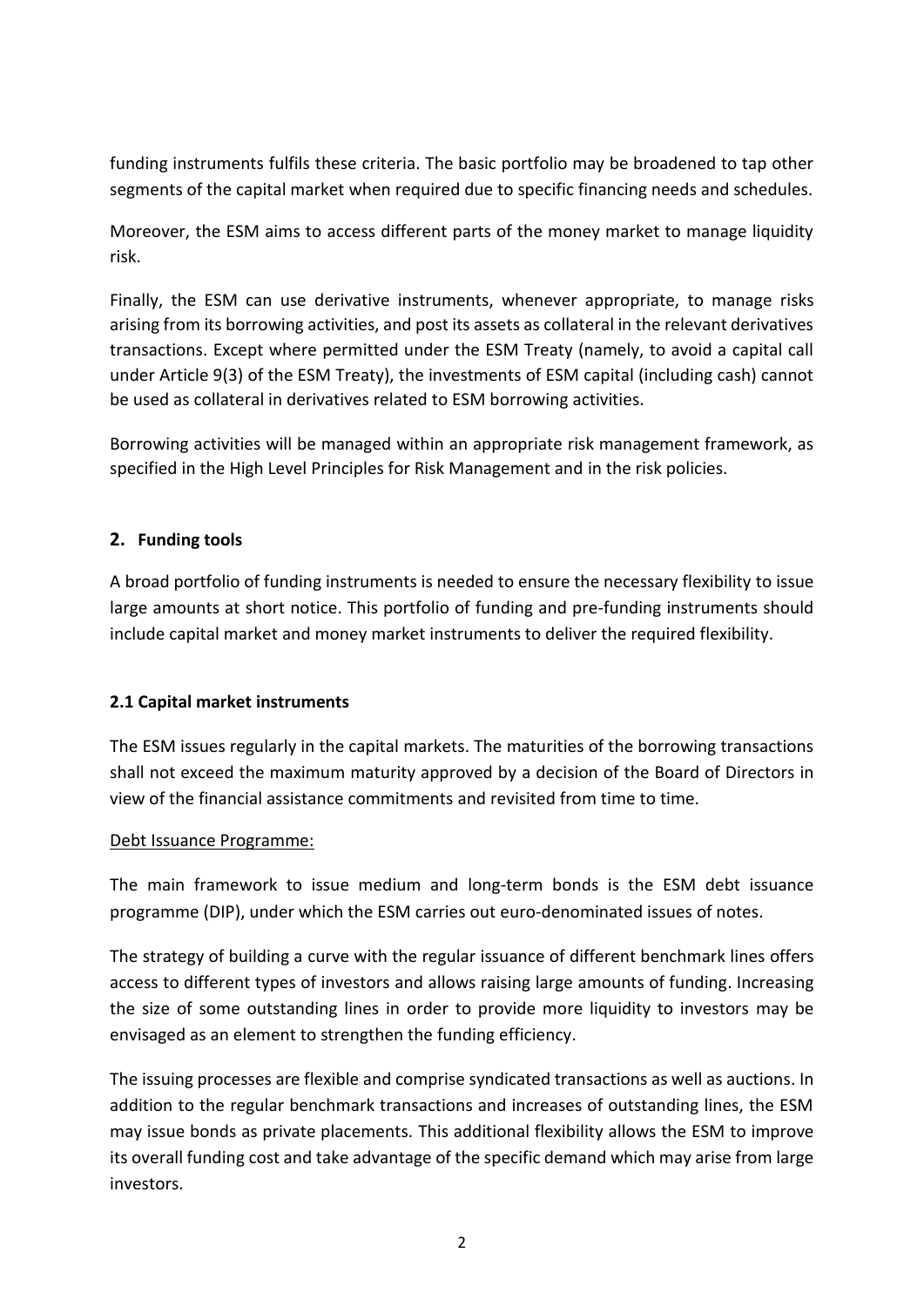The ESM retains the flexibility of holding own bonds for a limited amount. This offers the possibility to raise additional funding either by selling the bonds in the secondary market or by using them as collateral in the secured money market. It also helps testing real demand from market participants to secure the success of taps or auctions.

The ESM can further diversify its funding strategy by issuing in other currencies, either under the DIP or otherwise. Such foreign currency issues shall be hedged.

### Other capital market instruments:

As a complement to the DIP, the ESM can issue promissory/registered notes. This instrument allows the ESM to benefit from substantial additional demand in this kind of specific products, and may be valuable when large or unexpected financing needs arise.

## **2.2 Money market instruments**

The ESM operates a bill programme through regular auctions. Such a programme allows the ESM to raise large amounts even in a volatile environment. It provides flexibility and efficiency to borrowing operations, as bond issues can be launched when market conditions are adequate.

The ESM can engage in unsecured money market transactions. Transactions can be done on the same day, on a rolling basis or for tenors up to one year. This flexible instrument can be used to finance temporary liquidity gaps.

The ESM maintains uncommitted liquidity lines with the debt management offices (DMOs) of ESM Members. Any amounts available from individual DMOs to lend to the ESM have to be in accordance with national budget law rules and the cash position of the respective office. Therefore, these lines should be used in exceptional circumstances only, when other ways of funding are not available.

The ESM maintains uncommitted credit lines with banks of appropriate credit standing. These credit lines will be used to bridge temporary short-term liquidity gaps.

The ESM may enter into committed credit lines with the counterparties mentioned above in the context of uncommitted lines, and may use other money market instruments, such as commercial paper denominated in euro or, if needed in other currencies, money market promissory notes, and engage in repo transactions.

The ESM may carry out borrowing activities in line with the limits set out on the liquidity buffer and the overall borrowing amounts determined pursuant to these guidelines.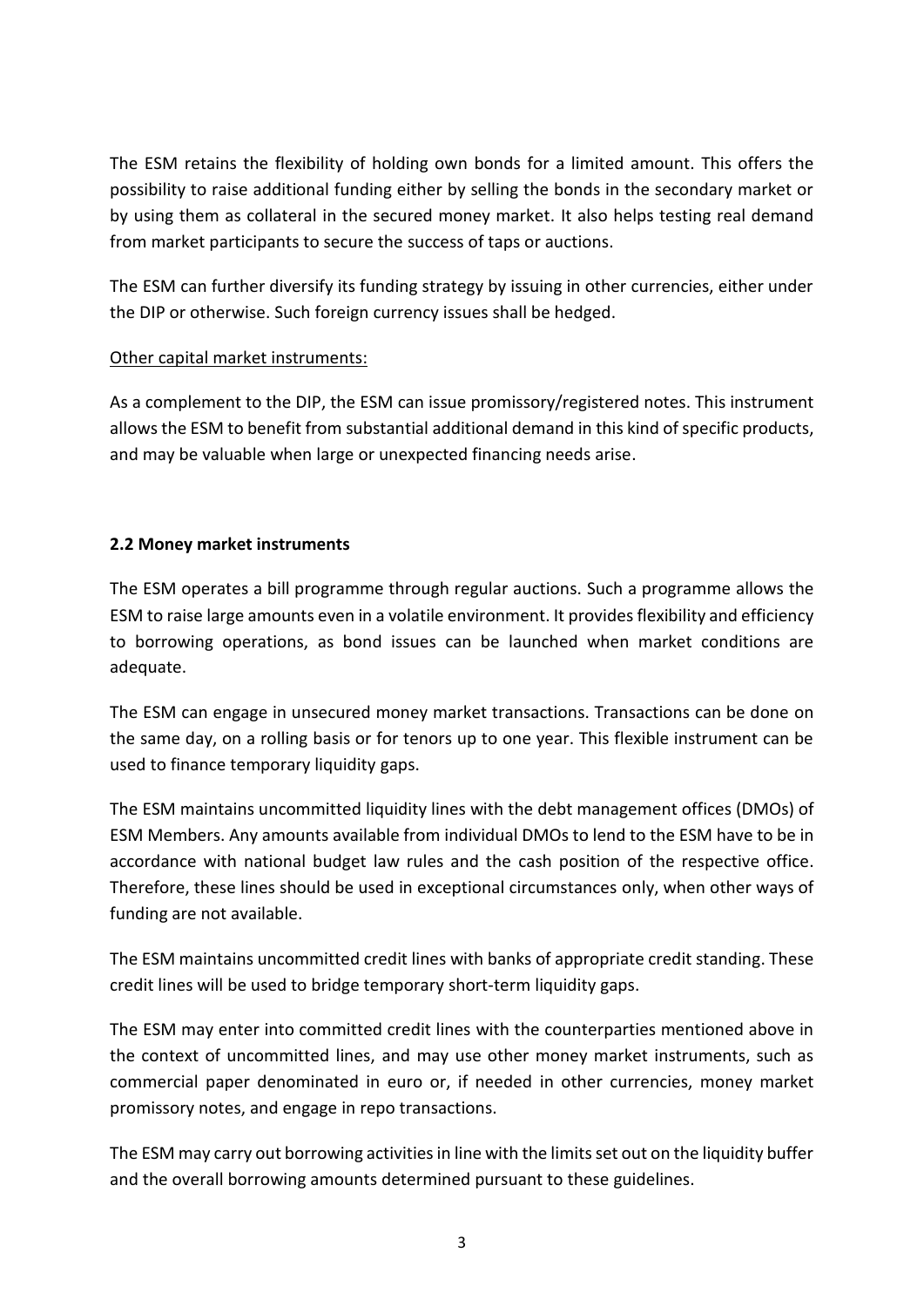## **3. Transfers of the raised funding amounts into financial assistance**

Under a matched funding approach, funding instruments and financial assistance have mostly the same financial profile as regards the amount, time of issue, currency, repayment profile, final maturity and interest index.

Under a diversified funding strategy, the characteristics of the funding instruments are extended to a wide range of techniques and can deviate from the parameters of the financial assistance. A variety of instruments, maturities and currencies can be used to ensure the efficiency of funding and continuous market access. Consequently, liquidity, interest rate or currency exposure may arise and management of those risks to minimise the exposure of ESM will be necessary. The ESM operates a diversified funding strategy to be able to fulfil its purpose as stated in Article 3 of the ESM Treaty in the most efficient and flexible way. The diversified funding strategy is based on a short-term and a long-term funding pool.

The aggregate size of the short-term funding pool, long-term funding pool and all issuance on a silo basis will be limited by an overall maximum borrowing amount approved by the Board of Directors and revisited from time to time, which takes into account the lending portfolio.

The size of the liquidity buffer is also approved by the Board of Directors.

### **4. Governing law and clearing systems**

The documentation of the ESM DIP is governed by Luxembourg law or by any other major governing law if required for specific instruments or investors. DIP issuances in currencies other than euro shall be approved by the Board of Directors.

Clearing and settlement shall be performed by the major platforms.

For an interim period, the ESM DIP may be carried out based on a similar legal structure as the EFSF DIP whose operating model requires a clearing settlement in Frankfurt.

### **5. Reporting and procedures**

The borrowing strategy is implemented in accordance with the provisions of the ESM Treaty and the By-Laws.

In addition, these guidelines are implemented through a set of internal procedures specifying the authorisations, delegations and controls for the steps to be taken ahead of and after a transaction. In particular, they detail the involvement of the Chief Risk Officer in controlling